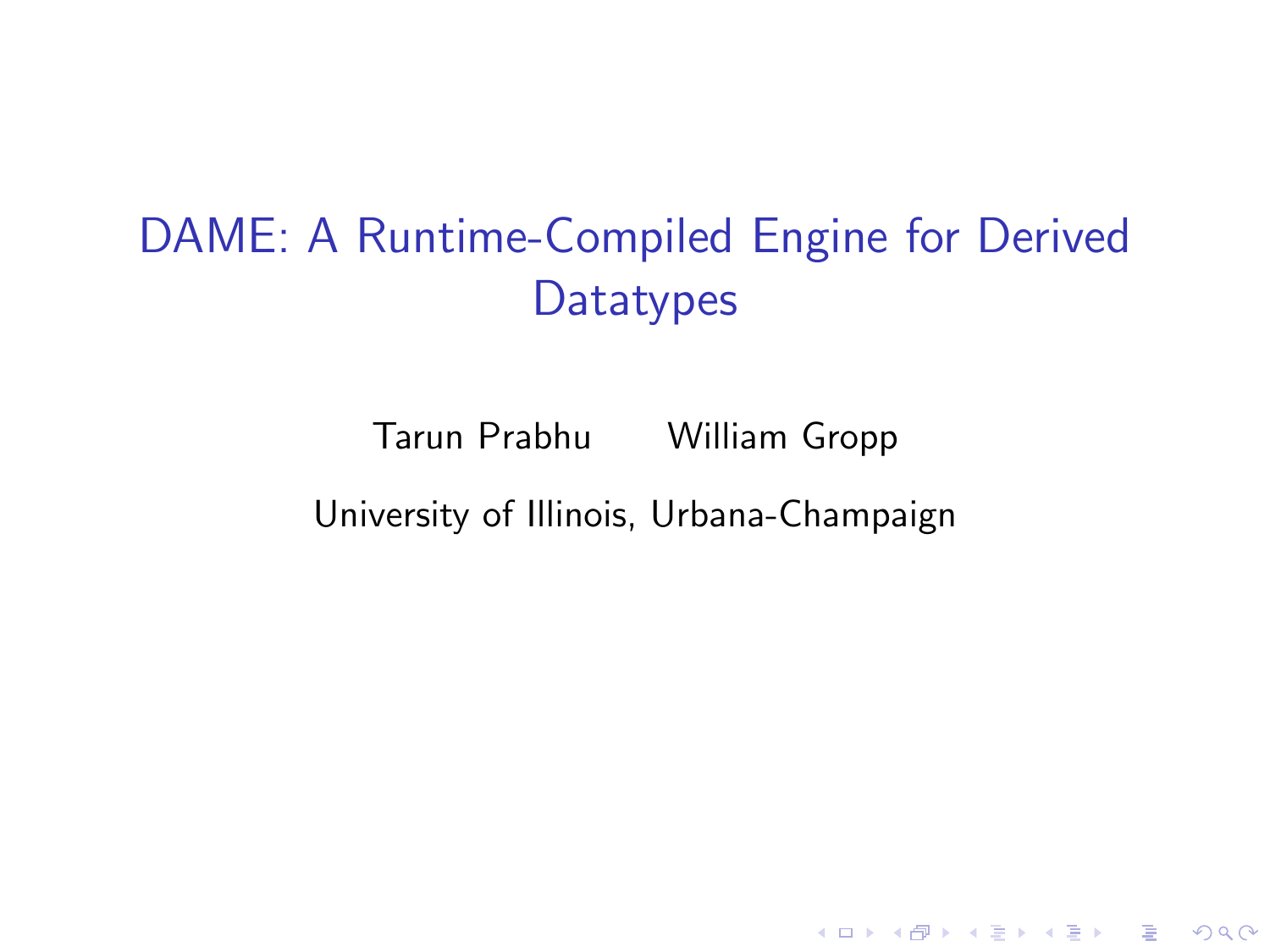#### What is DAME?

#### DAME is a language and interpreter specifically designed for data movement

K ロ ▶ K @ ▶ K 할 ▶ K 할 ▶ | 할 | ⊙Q @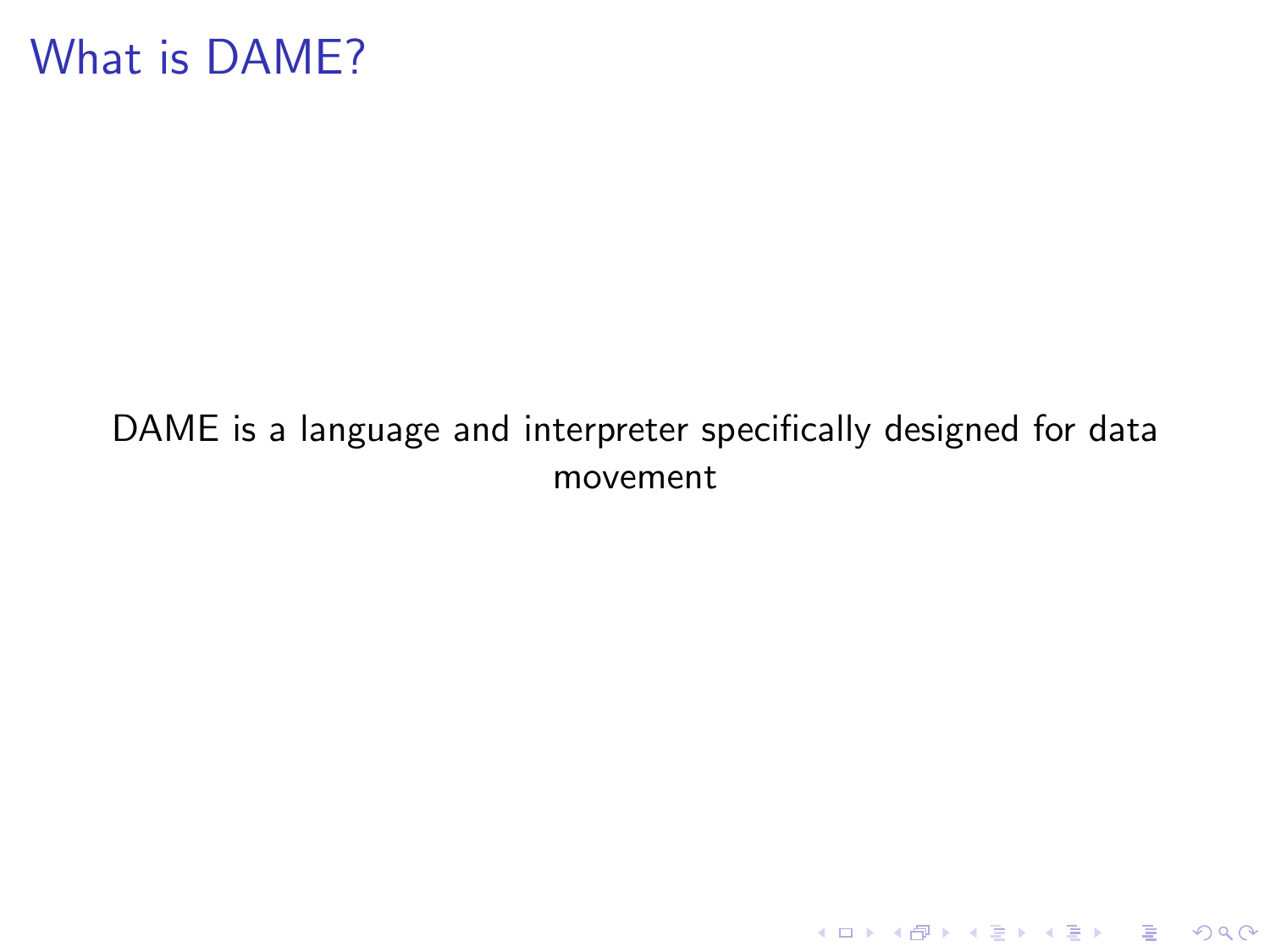A DAME program lets a user declaratively describe a data layout. The interpreter can then perform pack/unpack operations on this data layout in the most efficient manner possible A DAME program can also be compiled using a JIT approach for even greater efficiency

4 D > 4 P + 4 B + 4 B + B + 9 Q O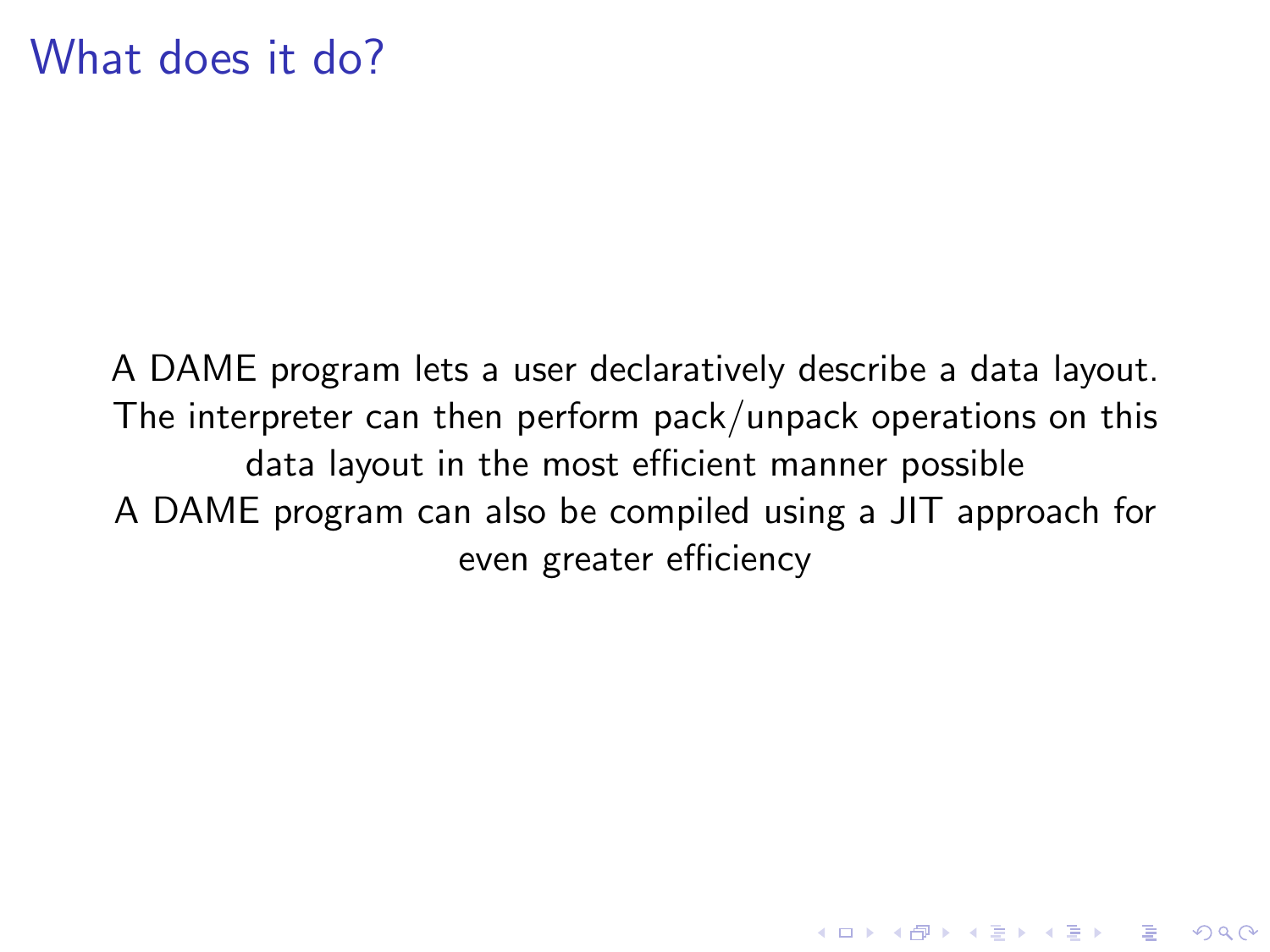#### <span id="page-3-0"></span>Where is it used?

#### We patched MPICH to use the DAME interpreter as its datatype processing engine

イロト イ御 トイミト イミト ニミー りんぴ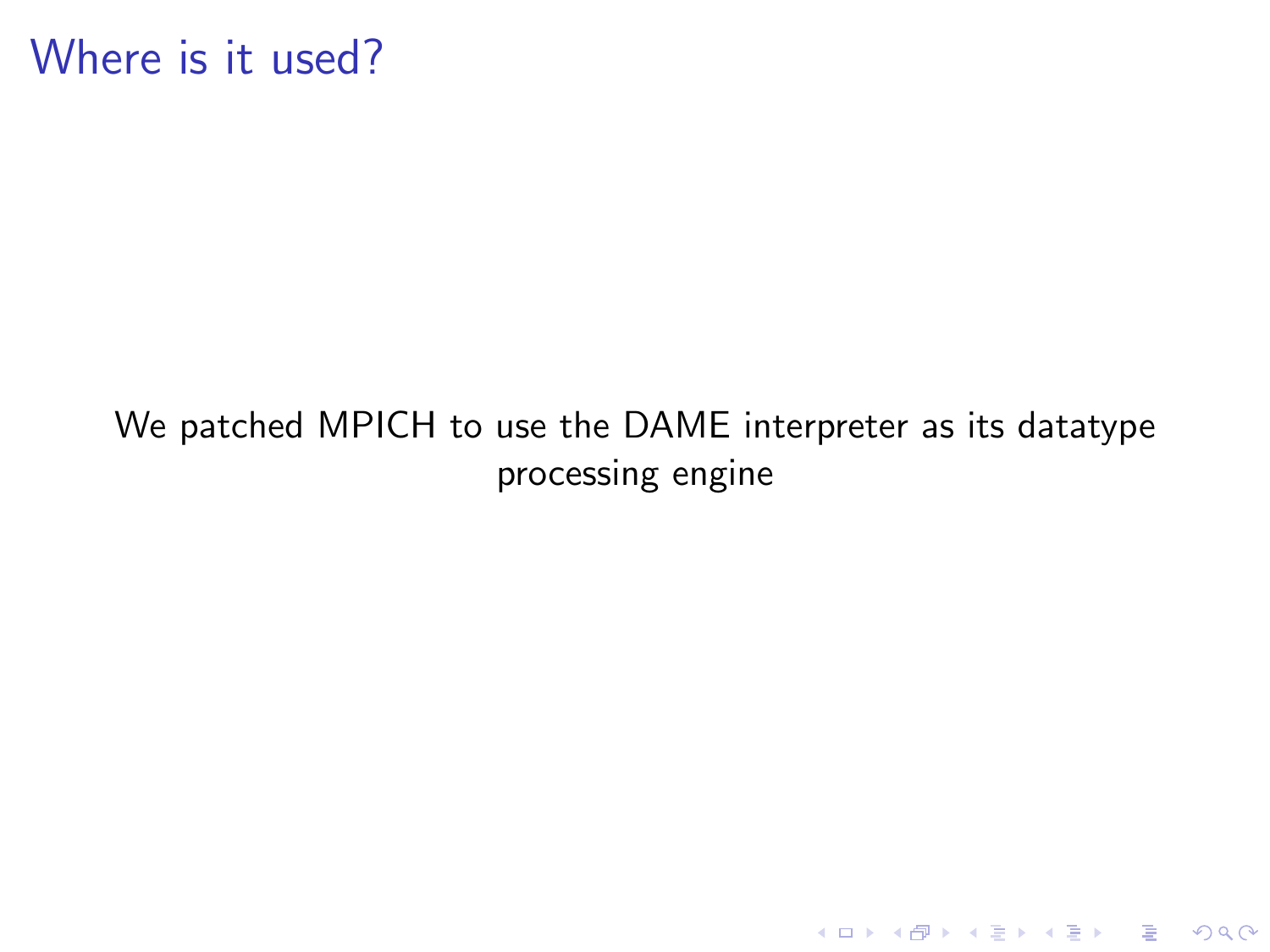<span id="page-4-0"></span>Do we really need a data-movement language?

- $\triangleright$  Writing packing loops by hand can be cumbersome
- $\blacktriangleright$  Hand-optimized packing loop nests may not have performance-portability
- $\triangleright$  Declarative loops allow user to specify only the high-level data layout and allow the runtime to pick the most efficient way of performing the packing

**KORKA SERKER ORA**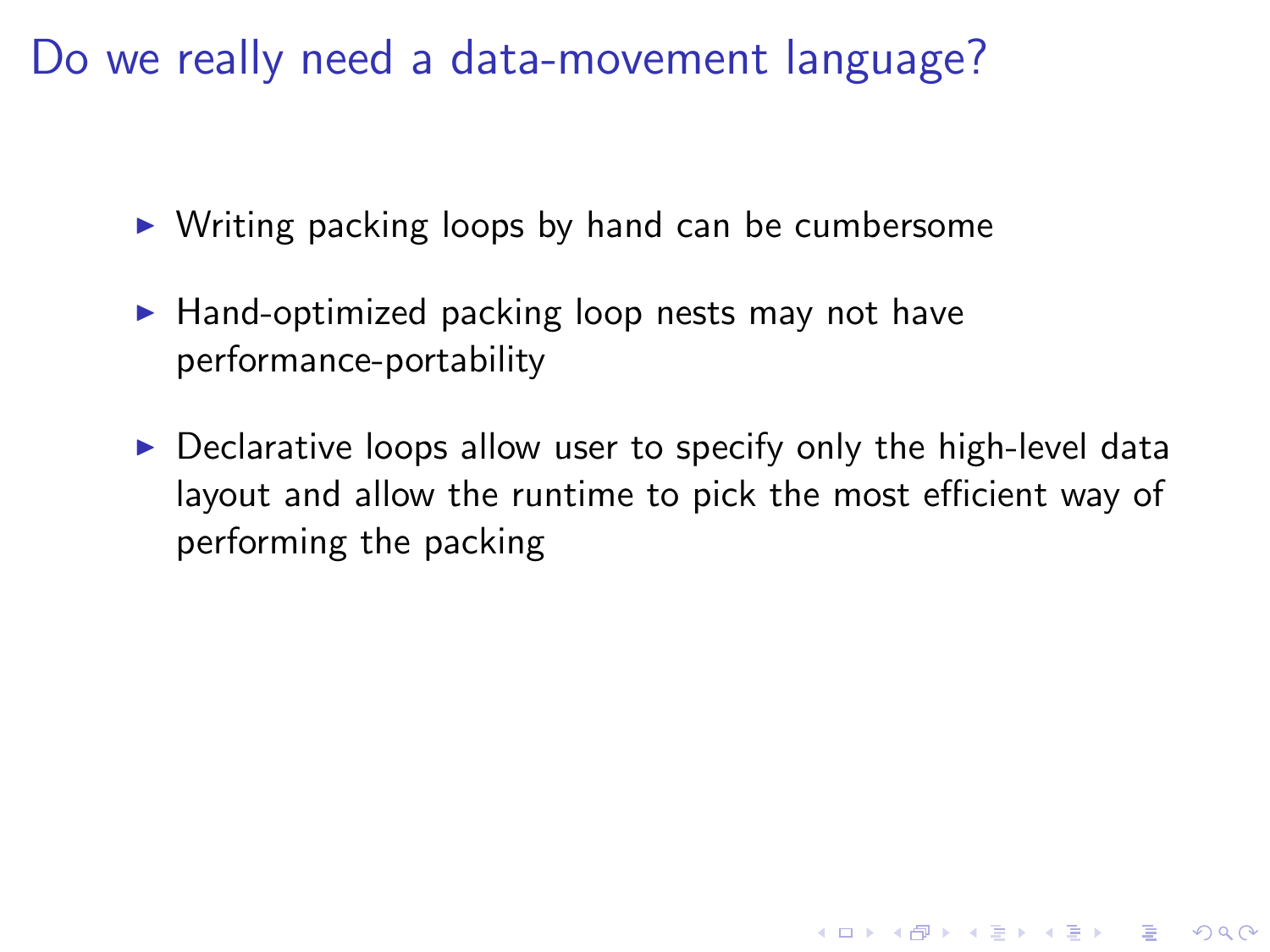#### An example: Matrix transpose

**do** i = 1, 5 **do** i = 1, 5 **do** j = 1, 4 **do** j = 1, 4 b(i,j) = a(j,i) b(j,i) = a(i,j)

 $\triangleright$  One implementation has sequential writes and strided reads, the other has strided writes and sequential reads.

**K ロ ▶ K @ ▶ K 할 X X 할 X → 할 X → 9 Q Q ^** 

- $\blacktriangleright$  Relative performance is platform-dependent
- $\blacktriangleright$  Neither efficient for cache-based systems.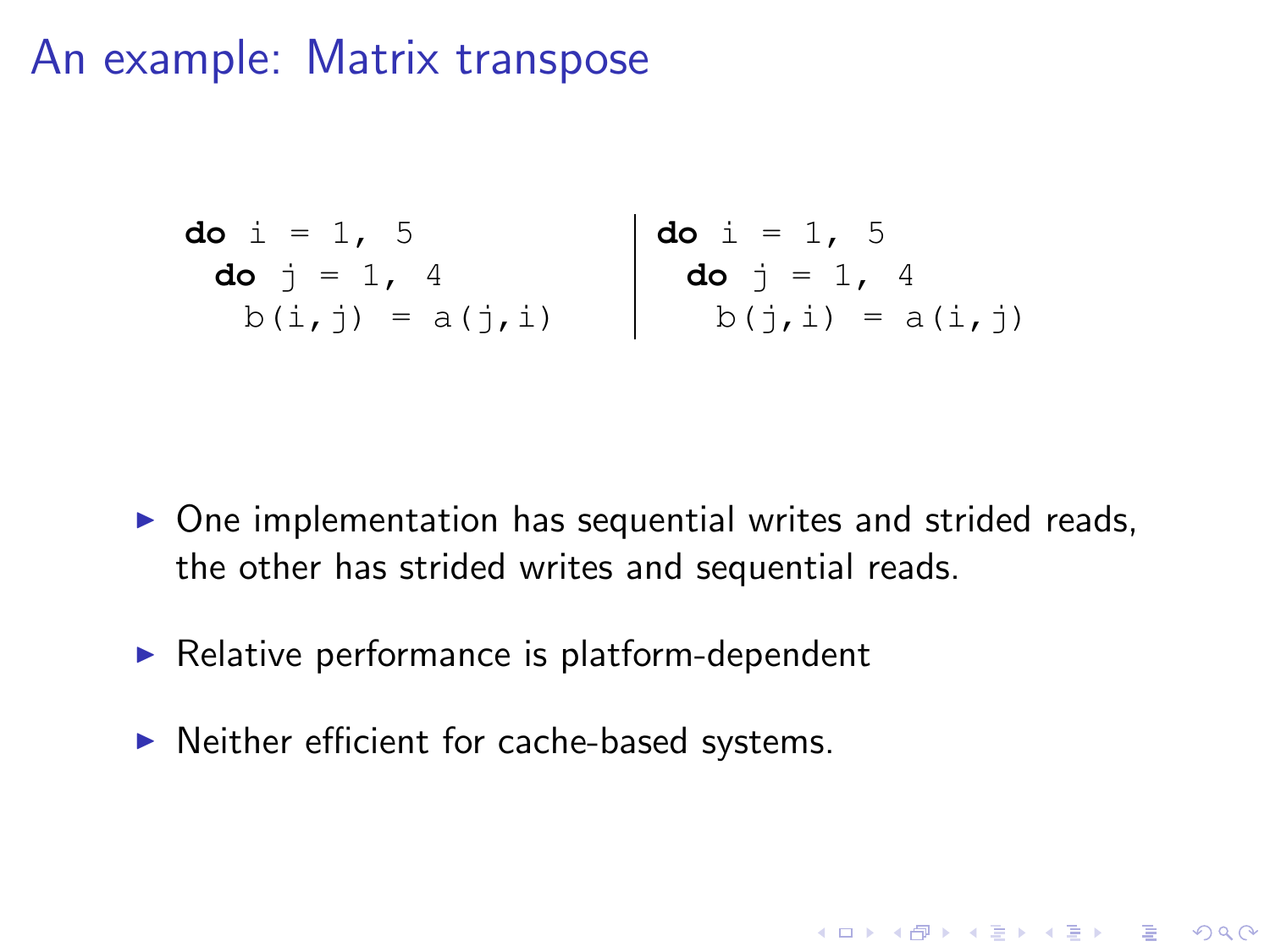#### <span id="page-6-0"></span>MPI Datatypes

```
long disps \begin{bmatrix} 1 \\ 1 \end{bmatrix} = \begin{bmatrix} 0 \\ 0 \\ 0 \end{bmatrix}, 16, 24 };
MPI_Type\_vector(5, 1, 4, MPI_DOUBLE, \&c);MPI Type create hindexed block
                      (4, 1, \text{dips}, c, \text{st}_\text{ddt});MPI_Type_commit(&t_ddt);
       .
       .
       .
MPI Pack(matrix, 1, t_ddt, transpose, ..);
```
 $\triangleright$  Bit more verbose, but implementation can choose between strided writes and sequential writes

**KORKA SERKER ORA**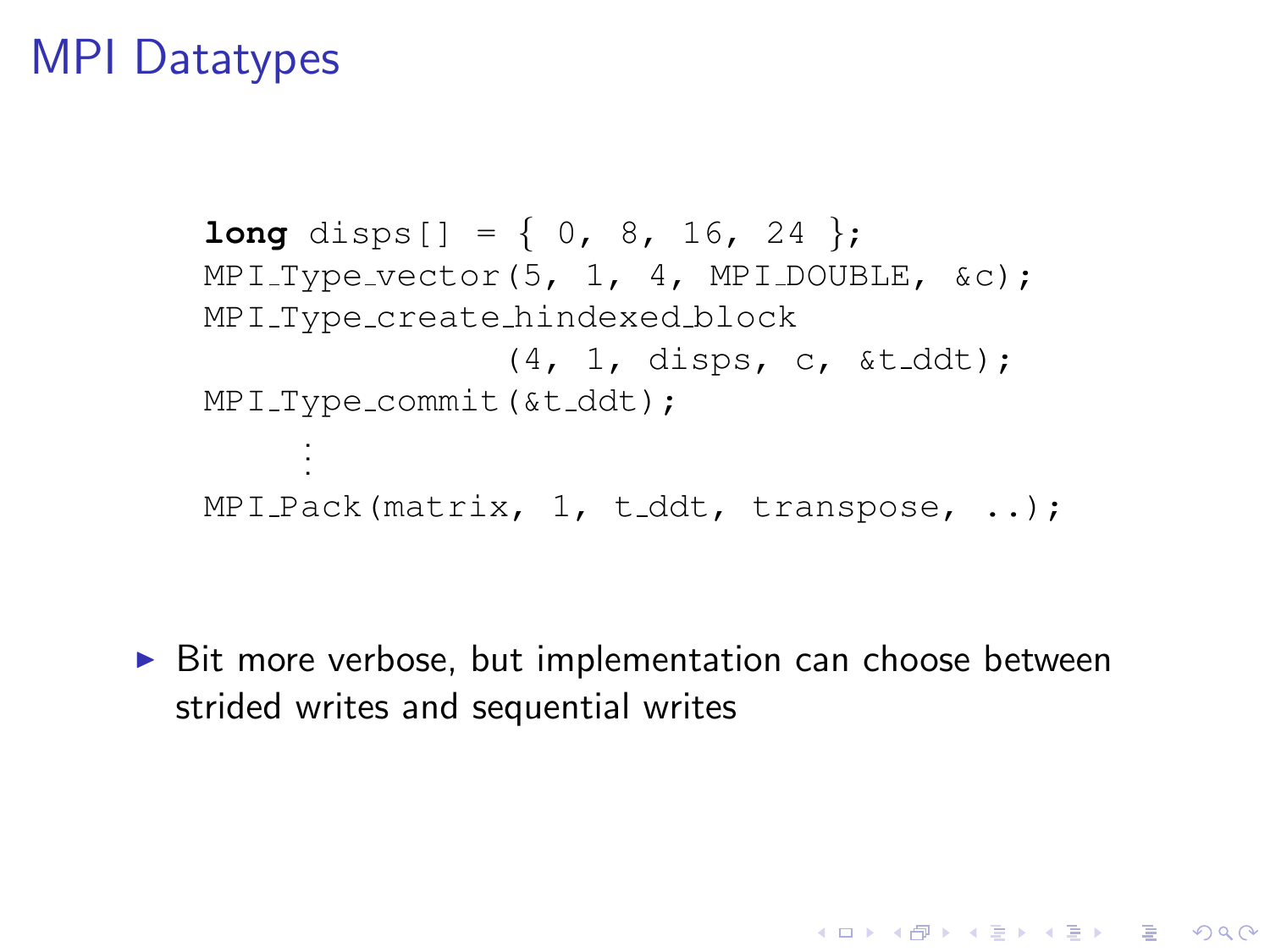#### <span id="page-7-0"></span>Are MPI datatypes always better?



Figure: Communication speedup over [ma](#page-6-0)[nu](#page-8-0)[al](#page-6-0) [p](#page-7-0)[ac](#page-8-0)[k](#page-3-0)[i](#page-4-0)[n](#page-9-0)[g](#page-10-0) $\equiv$  +

É

 $299$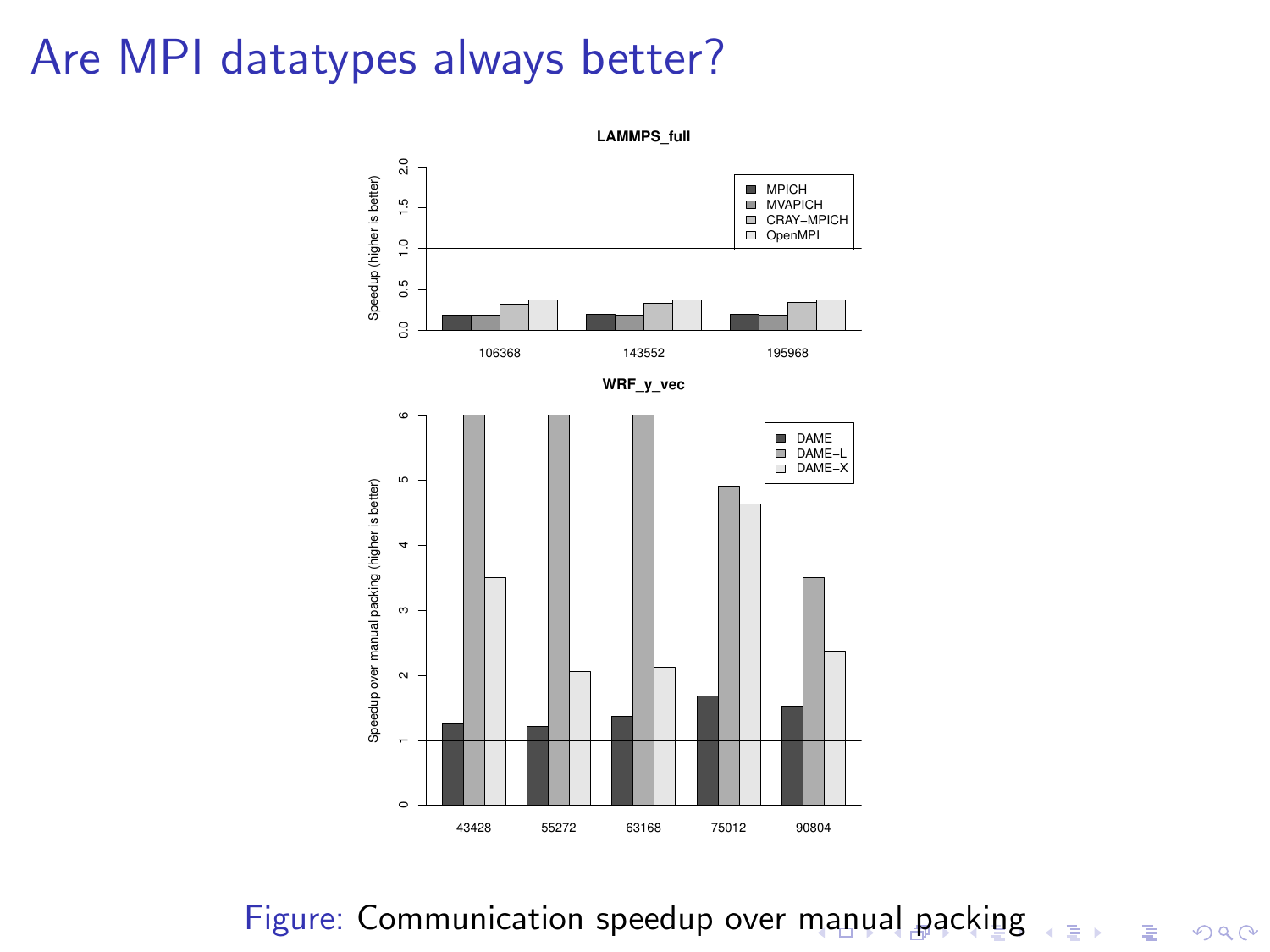# <span id="page-8-0"></span>Why is the performance poor?

 $\blacktriangleright$  Interpretation overhead

 $\blacktriangleright$  ...

- $\triangleright$  No optimizations? (in manual packing, compiler can perform some optimizations)
- $\blacktriangleright$  Poor choice of intermediate representation?

These are just some possibilities.

**K ロ ▶ K @ ▶ K 할 X X 할 X 및 할 X X Q Q O**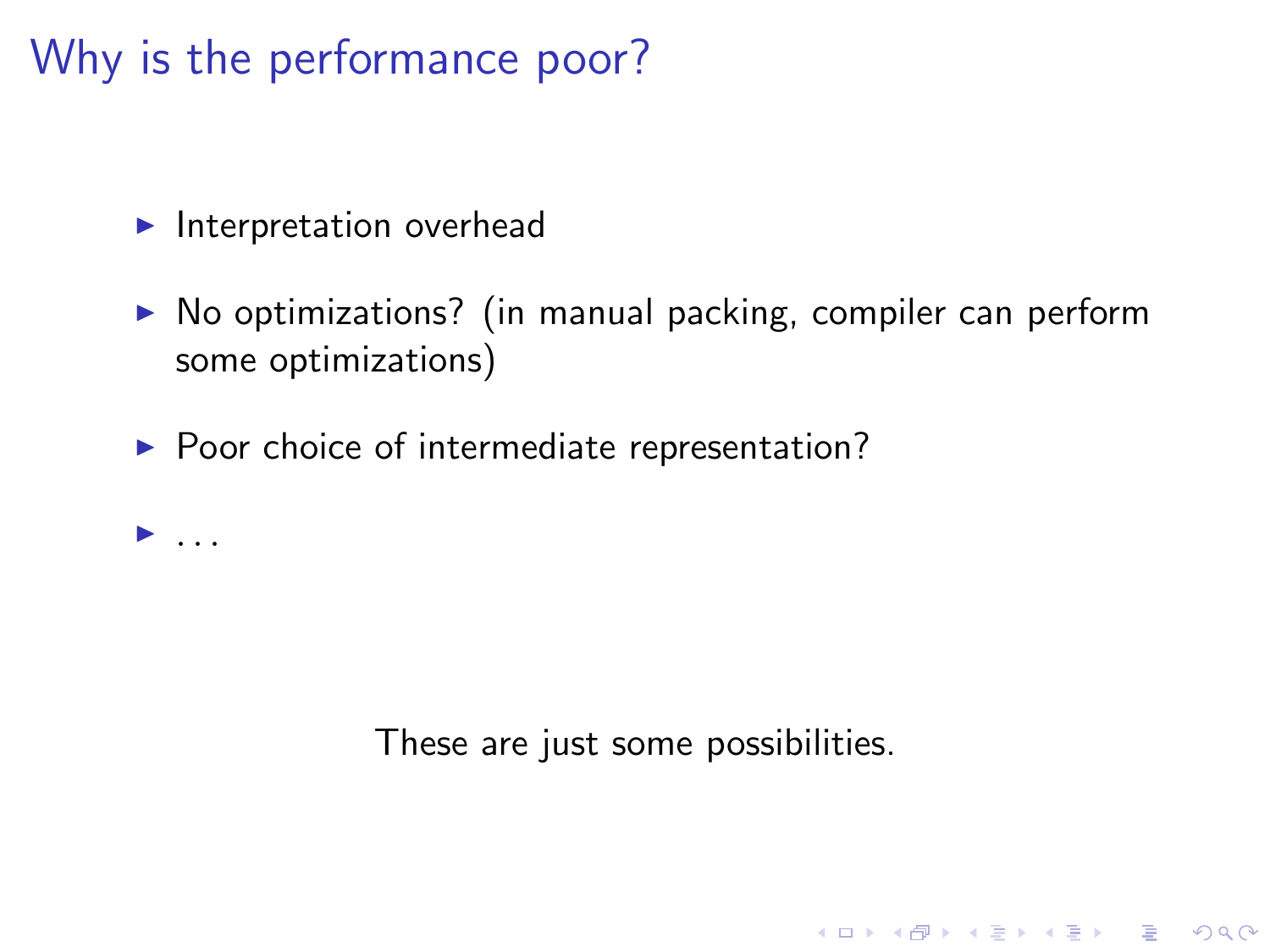# <span id="page-9-0"></span>So why runtime compilation?

- $\blacktriangleright$  Reduce interpretation overhead
- $\triangleright$  Exploit runtime information. For instance knowing loop bounds can help compiler make better optimization decisions
- $\blacktriangleright$  Let the compiler handle platform-specific information, e.g., cache sizes, instead of having the programmer do it all
- $\triangleright$  MPI datatypes are typically created once and reused often. Compilation overhead can be amortized

**KORKAR KERKER E VOOR**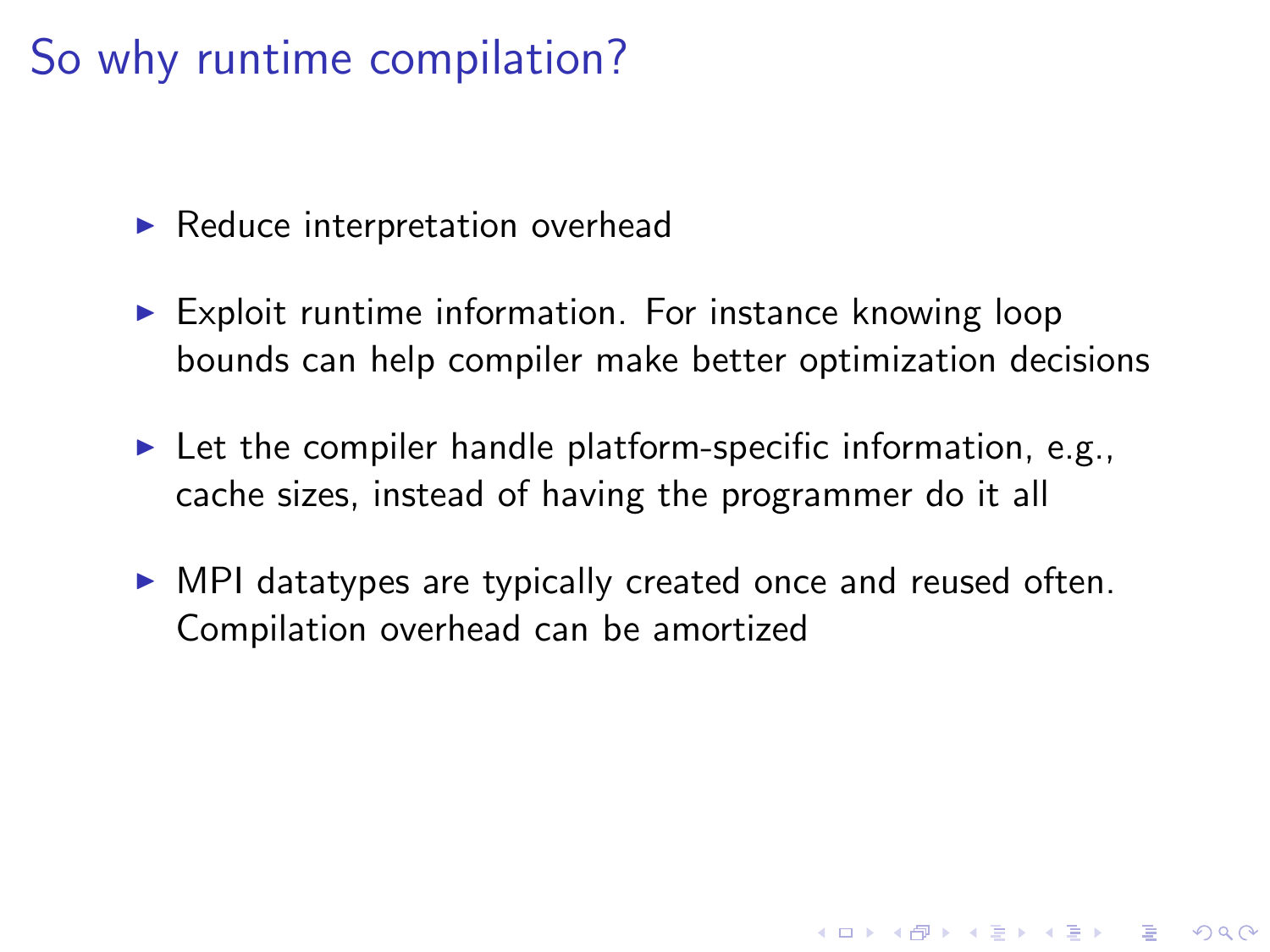#### <span id="page-10-0"></span>Design considerations

 $\blacktriangleright$  Reduce interpretation overhead

- $\triangleright$  Maximize ability of compiler to optimize code. Expose as much as possible of user's program to compiler
- $\triangleright$  Simplify partial packing/unpacking as much as possible
	- $\triangleright$  Data may be transfered in packets; thus the pack/unpack code must be able to pause and resume. Keeping this requirement from impacting performance is key.

**KORKAR KERKER E VOOR** 

- $\triangleright$  Support for memory access optimizations
- $\triangleright$  Support for runtime compilation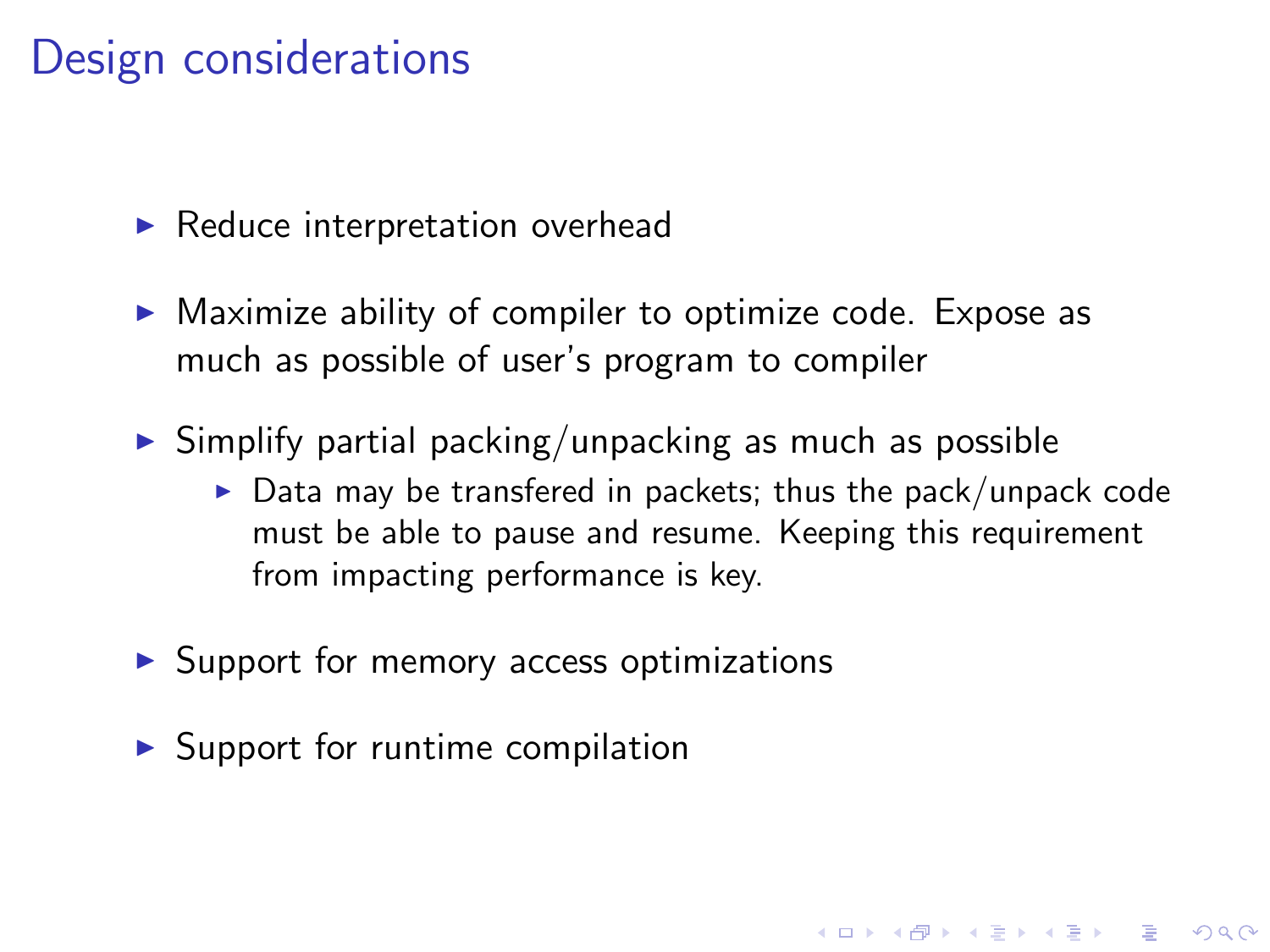#### DAME is a primitive-based language with an interpreter organized as a stack machine

K ロ ▶ K @ ▶ K 할 ▶ K 할 ▶ | 할 | ⊙Q @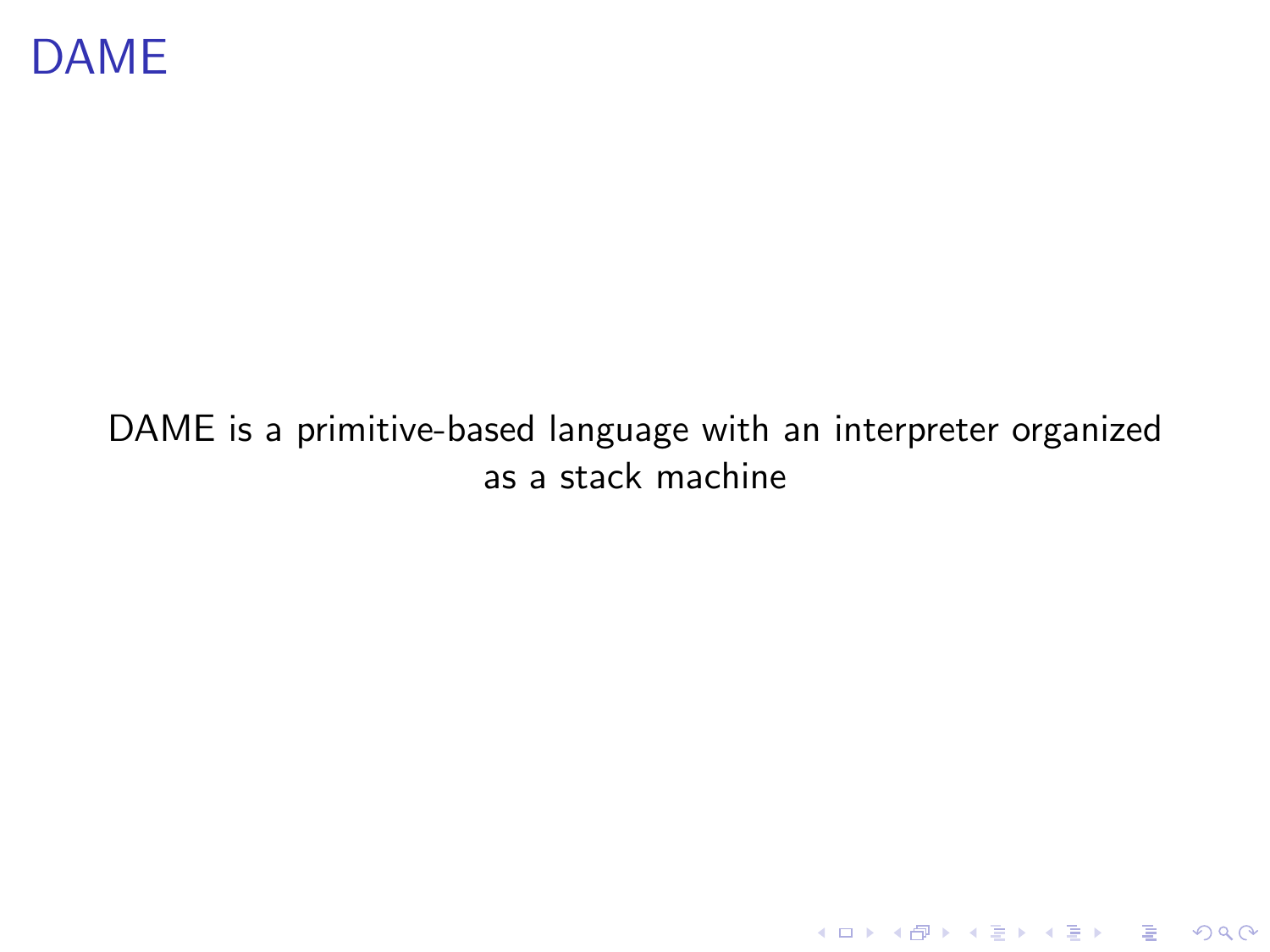Matrix transpose revisited

```
EXIT
BLOCKINDEXED1(4,1,[0,8,16,24],40)
 VECTORFINAL(5,1,4,8)
  CONTIGFINAL(8)
BOTTOM
```
- ▶ EXIT and **BOTTOM** are control primitives
- ▶ The **Final** primitives indicate the innermost types. Exposes at least a doubly-nested loop to the compiler

**KORKA SERKER ORA** 

- **CONTIGFINAL** simplifies partial packing
	- $\triangleright$  Not executed unless partial pack (or unpack)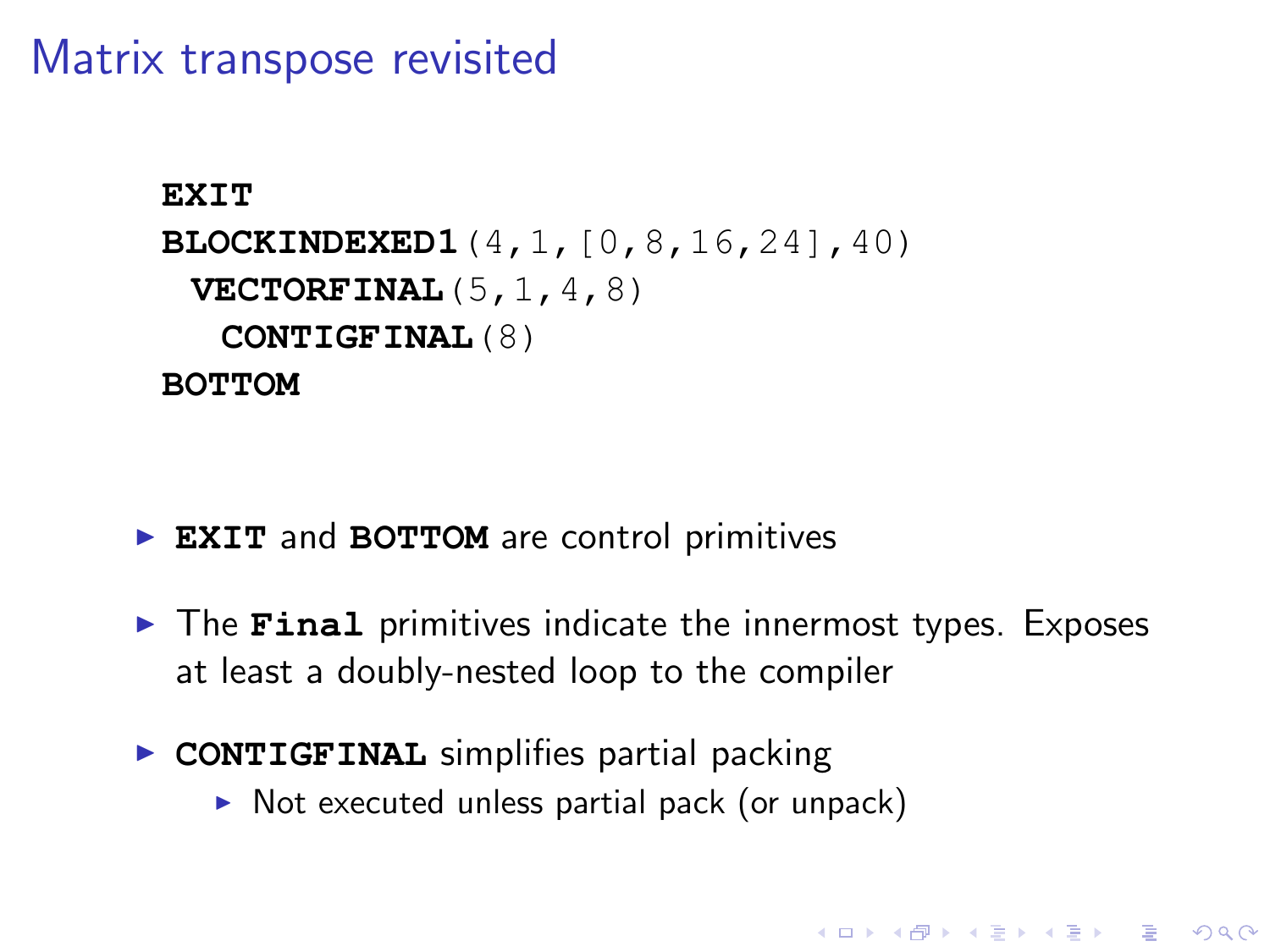# DAME interpreter

- 1. Begins at first primitive after **EXIT**
- 2. Each primitive is "pushed" onto the interpreter stack
- 3. At each non-final primitive, only pointers are updated
- 4. Actual data is moved at each **Final** primitive. If packing can only be partially done, the maximum amount of data is packed including partial blocks

**KORKAR KERKER E VOOR** 

5. Terminate when **EXIT** is encountered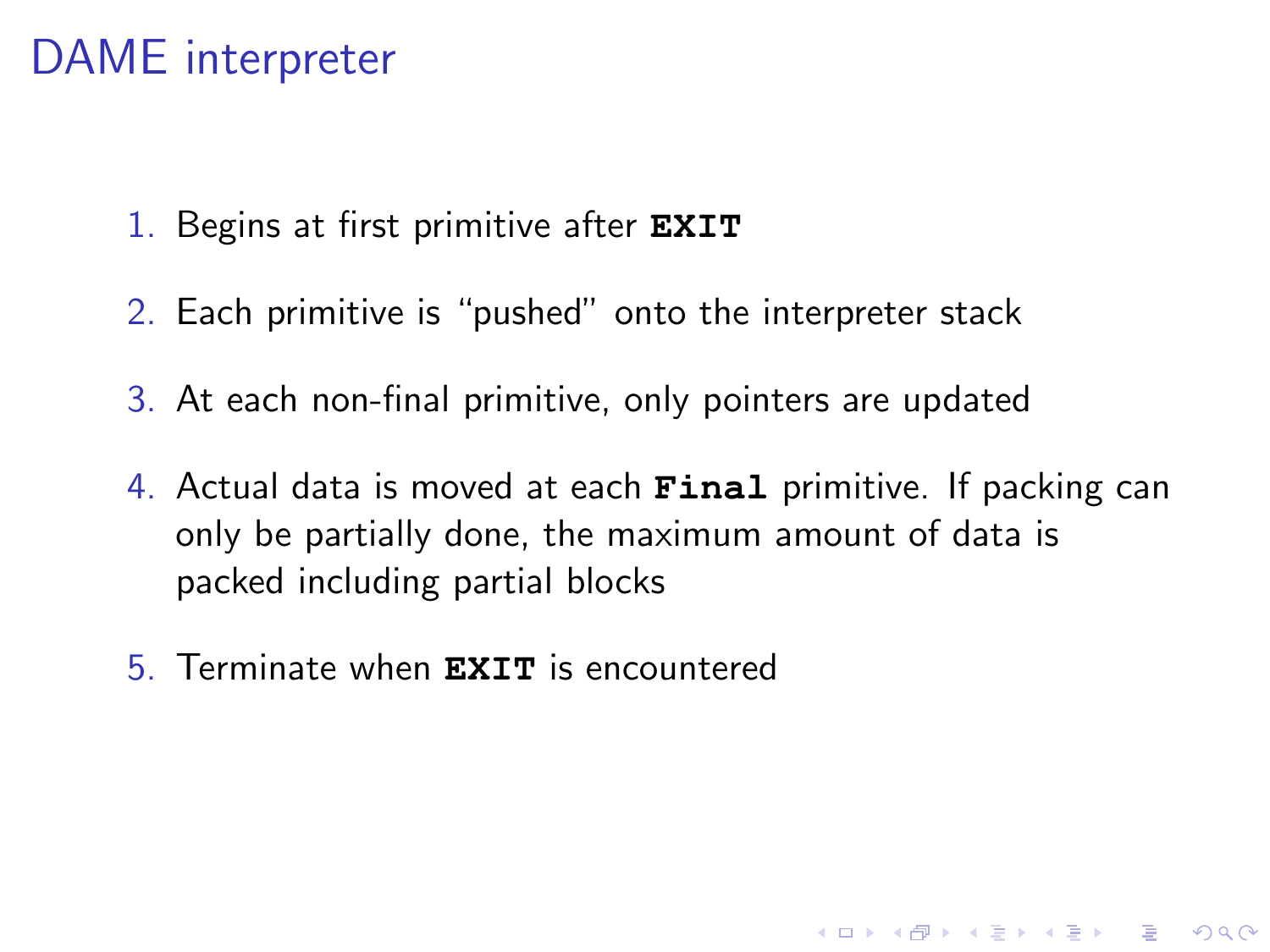# DAME — Optimizations made possible

- **EXIT** simplifies termination checks
- **CONTIGFINAL** simplifies resuming from partial packs because control jumps directly to this primitive to complete the last partially packed block
- $\blacktriangleright$  In partial packing, the interpretation stack contains the entire state and resuming is as simple as restoring this stack
- $\triangleright$  Memory access optimizations can be done by shuffling primitives as desired. This is done at "commit" time.
- $\triangleright$  Other optimizations such as normalization, displacement sorting and merging can also easily be performed at commit-time.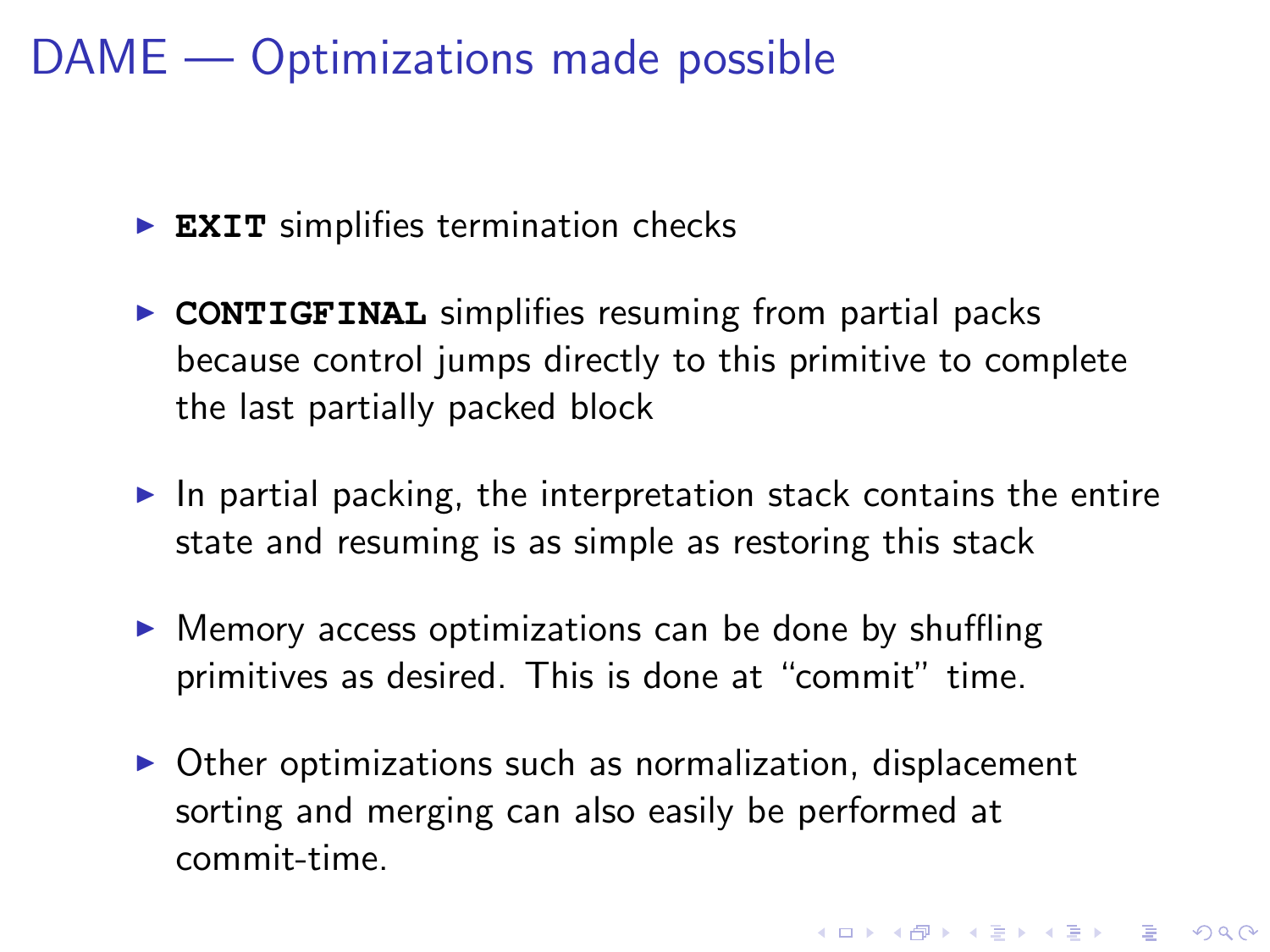# Additional optimizations possible

- $\triangleright$  Alignment can be determined most accurately and appropriate instructions can be chosen
- $\triangleright$  Prefetching can be done more accurately because the sizes of the types and the cache are all known

K ロ ▶ K @ ▶ K 할 > K 할 > 1 할 > 1 이익어

 $\blacktriangleright$  The main switch statement at the heart of interpretation loops is eliminated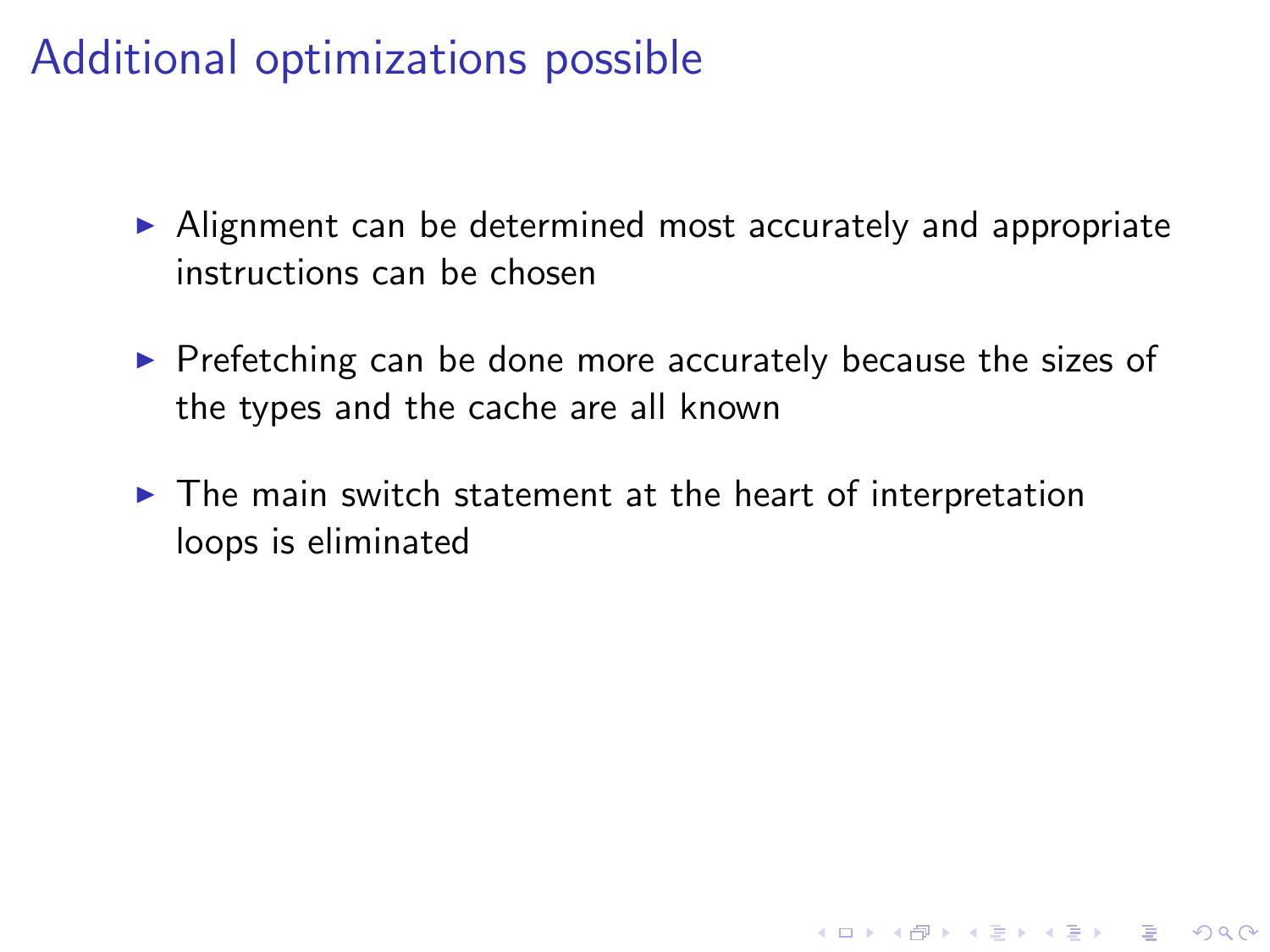<span id="page-16-0"></span>Implementation I: DAME-L

First implementation using LLVM

- $\triangleright$  All the work of code generation, JIT'ted code management handled by LLVM's MCJIT API.
- $\blacktriangleright$  Plenty of optimizations available
- $\triangleright$  Overhead was terrible (commit-time was  $\approx$ 100000x slower than non-JIT'ted DAME)

K ロ ▶ K @ ▶ K 할 > K 할 > 1 할 > 1 이익어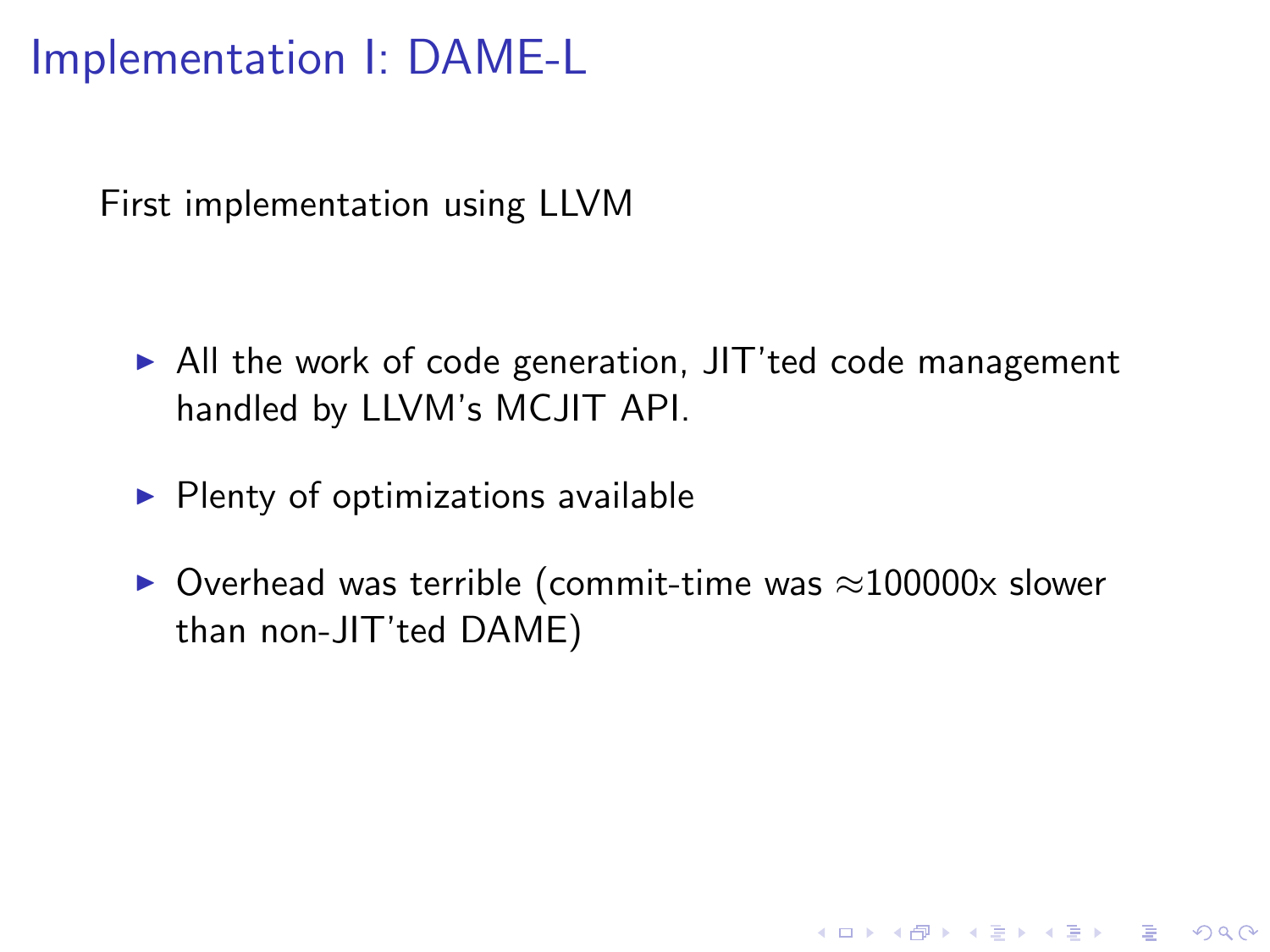# <span id="page-17-0"></span>Implementation II: DAME-X

Alternate implementation using  $XED<sup>1</sup>$ 

- $\triangleright$  Custom opcode generator with support for a very limited subset of x86
- $\triangleright$  Much lower compile overhead (1000x faster than DAME-L)
- $\blacktriangleright$  Limited optimizations enabled and will only work on  $x86$

1XED is a part of PIN - a binary instrumentation [to](#page-16-0)[ol](#page-18-0) of the service service on  $\infty$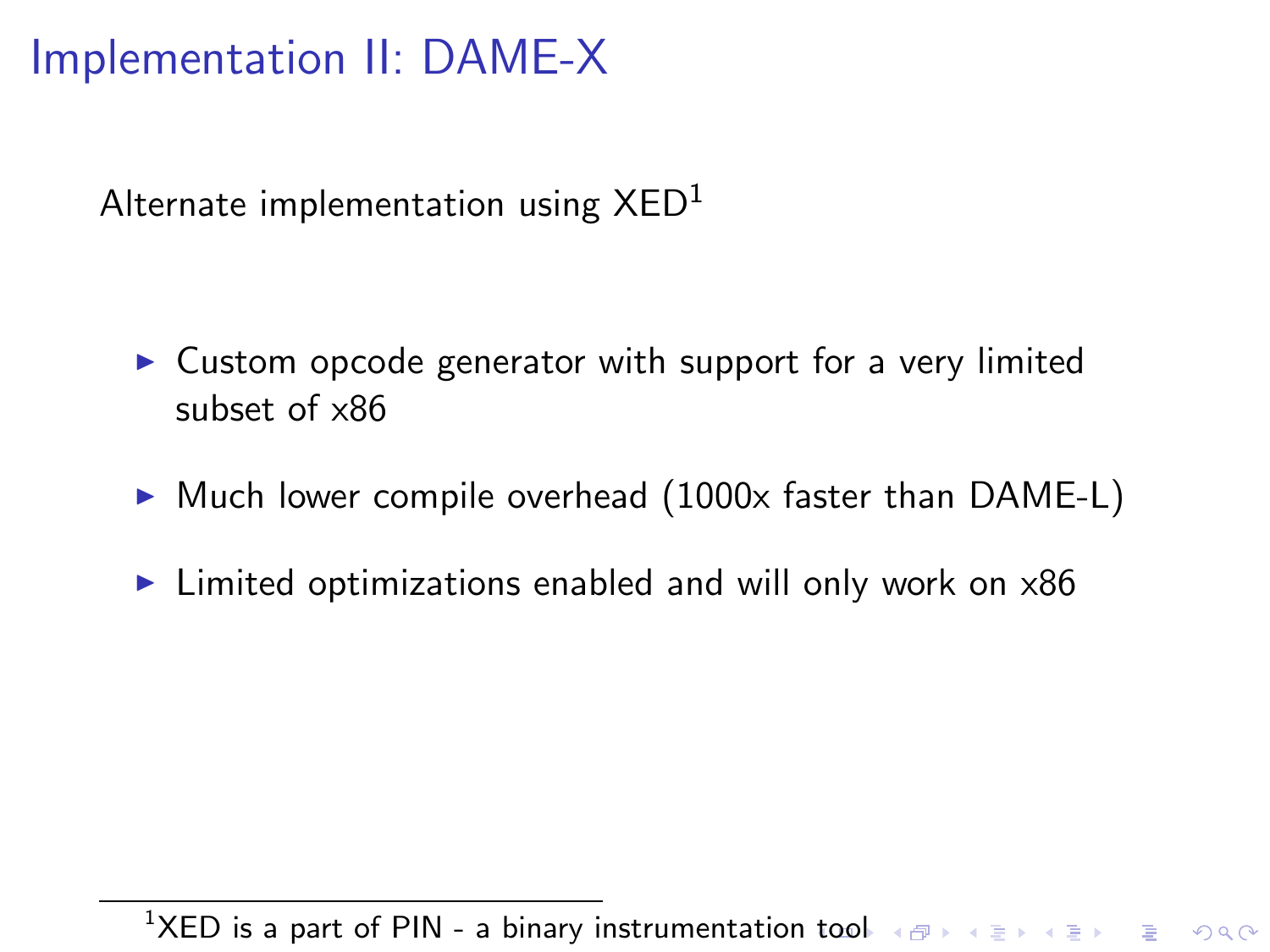#### <span id="page-18-0"></span>Evaluation

- Evaluated using DDTBench by Schneider et al<sup>2</sup>
- $\triangleright$  DAME implementation was MPICH patched to use DAME as the datatype processing engine
- $\triangleright$  Test machine was the Taub cluster at the University of Illinois consisting of 12-core Xeon E5 X5650 processors with an InfiniBand interconnect
- $\triangleright$  Crav MPICH was tested on Blue Waters to compare performance over manual packing

 $2T$ . Schneider, F. Kjolstad and T. Hoefler. MPI datatype processing using runtime compilation. EuroMPI '13K ロ ▶ K @ ▶ K 할 > K 할 > 1 할 > 1 이익어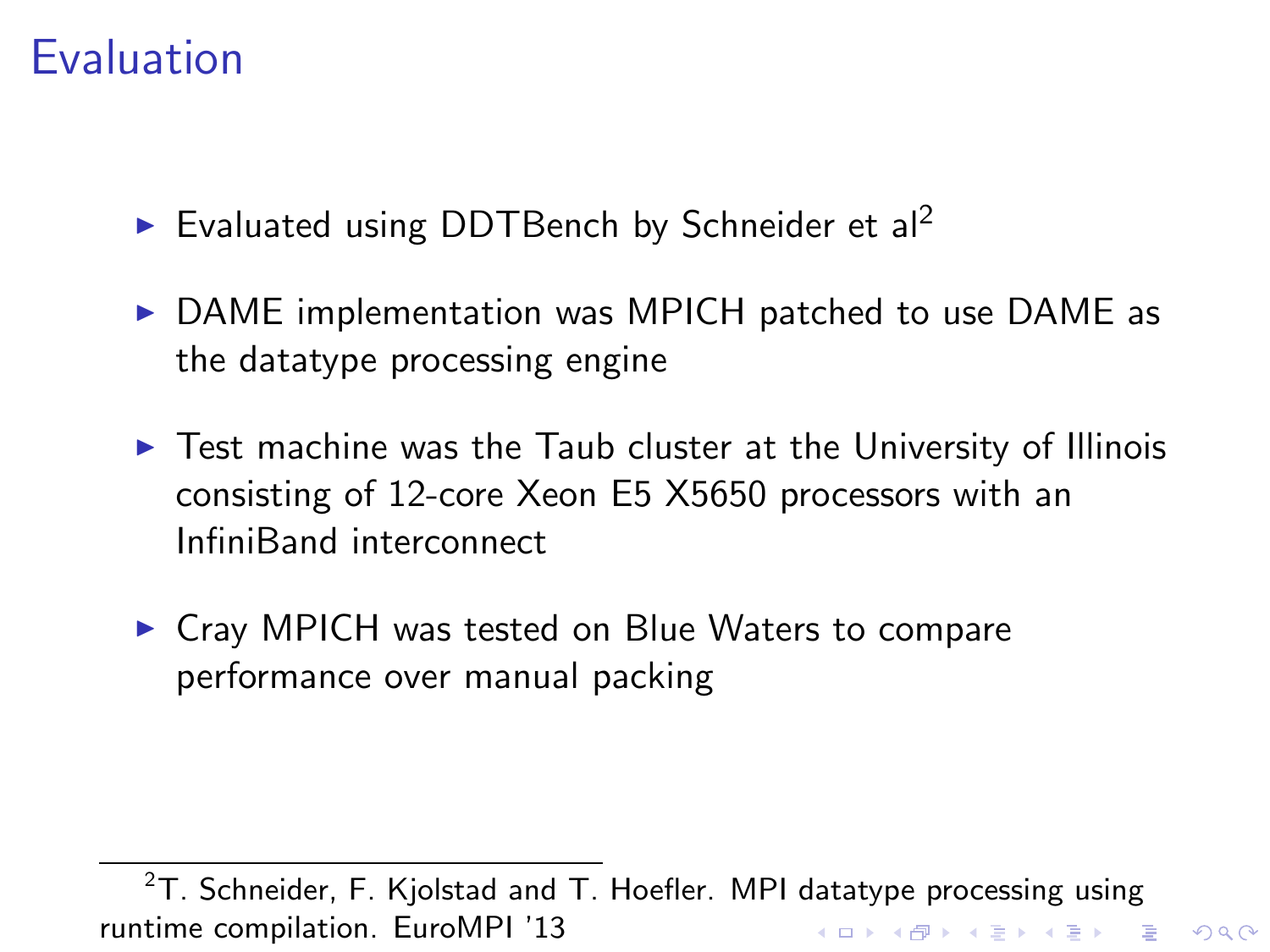# Datatype create/free overheads

|                  | Create( $\mu s$ ) |    |        |       | Free( $\mu s$ ) |          |      |                |
|------------------|-------------------|----|--------|-------|-----------------|----------|------|----------------|
|                  | OМ                | DМ | D-L    | $D-X$ | OΜ              | DМ       | D-L  | D-X            |
| FFT <sub>2</sub> | 11                | 12 | 153946 | 967   | 5               |          | 834  | 10             |
| <b>LAMMPS</b>    | 816               | 72 | 439408 | 2636  | 99              | 13       | 1383 | 15             |
| MILC             | 5                 | 3  | 87115  | 462   | 0               | 1        | 308  | $\overline{2}$ |
| $NAS_LU_X$       | 1                 | 1  | 31624  | 235   | 0               | 1        | 110  |                |
| NAS_LU_y         | 2                 | 2  | 77356  | 425   |                 | 1        | 232  | 2              |
| $NAS_MG_X$       |                   | 3  | 74376  | 464   | 3               | $\Omega$ | 248  | $\mathfrak{D}$ |
| NAS_MG_y         | 2                 | 2  | 81799  | 432   | 1               | 0        | 258  | 2              |
| NAS_MG_z         | $\mathcal{P}$     |    | 77971  | 431   |                 | 1        | 230  | 2              |

Figure: OpenMPI, DAME, Dame+LLVM, Dame+XED respectively

K ロ ▶ K @ ▶ K 할 > K 할 > 1 할 > 1 이익어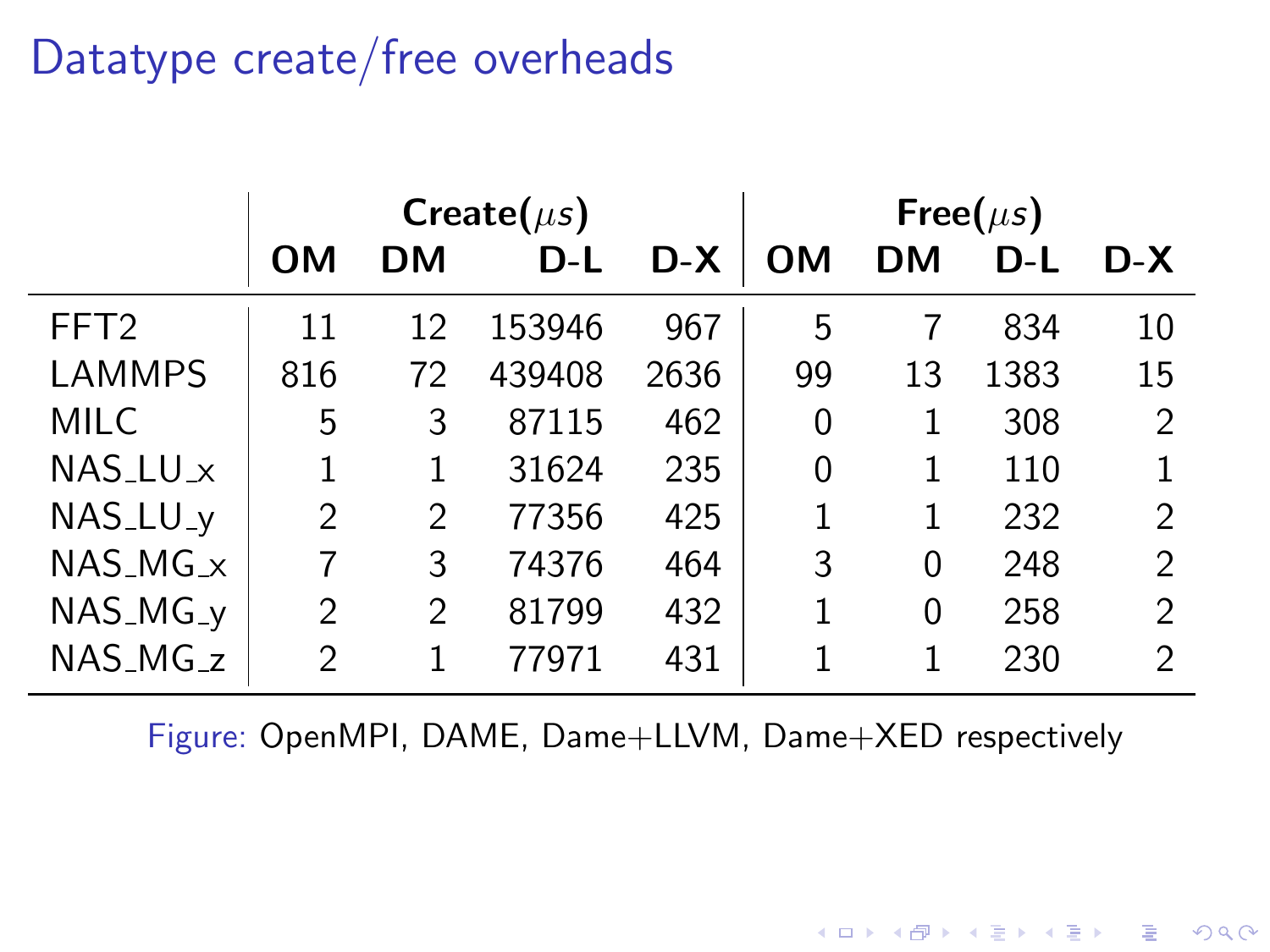## Communication speedup  $(p=2)$



K ロ ▶ K @ ▶ K 할 ▶ K 할 ▶ | 할 | © 9 Q @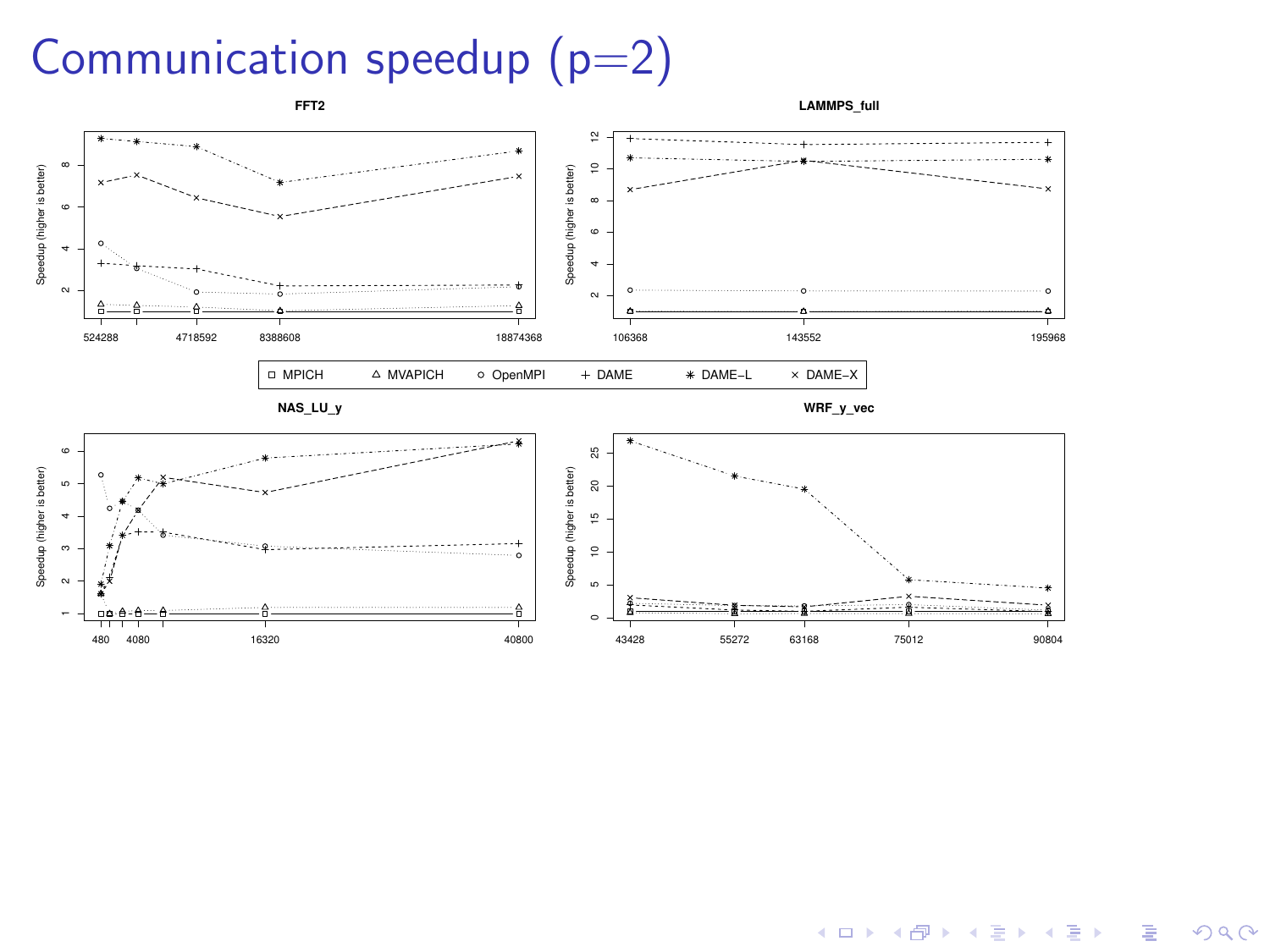## <span id="page-21-0"></span>Communication speedup over manual packing  $(p=2)$



**KORK STRAIN A BAR SHOP**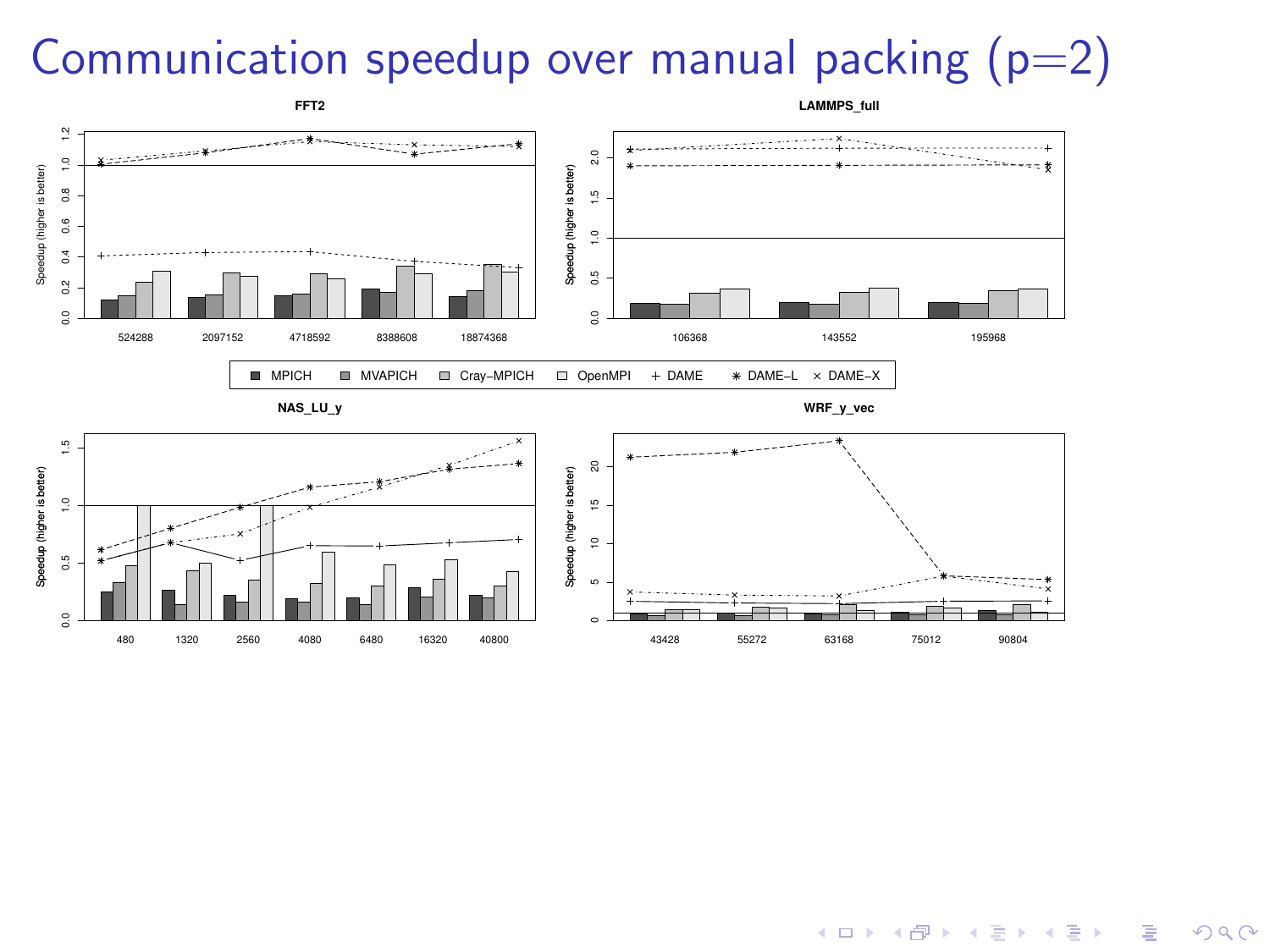# <span id="page-22-0"></span>Overall speedup in mini-app: FFT2<sup>3</sup>

**FFT2: Total run time (p = 2)**



 $3T$ . Hoefler and S.GottLieb. Parallel zero-copy algorithms for fast fourier transform and conjugate gradient using MPI dataty[pes](#page-21-0). [E](#page-23-0)[ur](#page-21-0)[oM](#page-22-0)[PI](#page-17-0)  $\neq 10$  $\neq 10$  $\neq 10$ Þ  $299$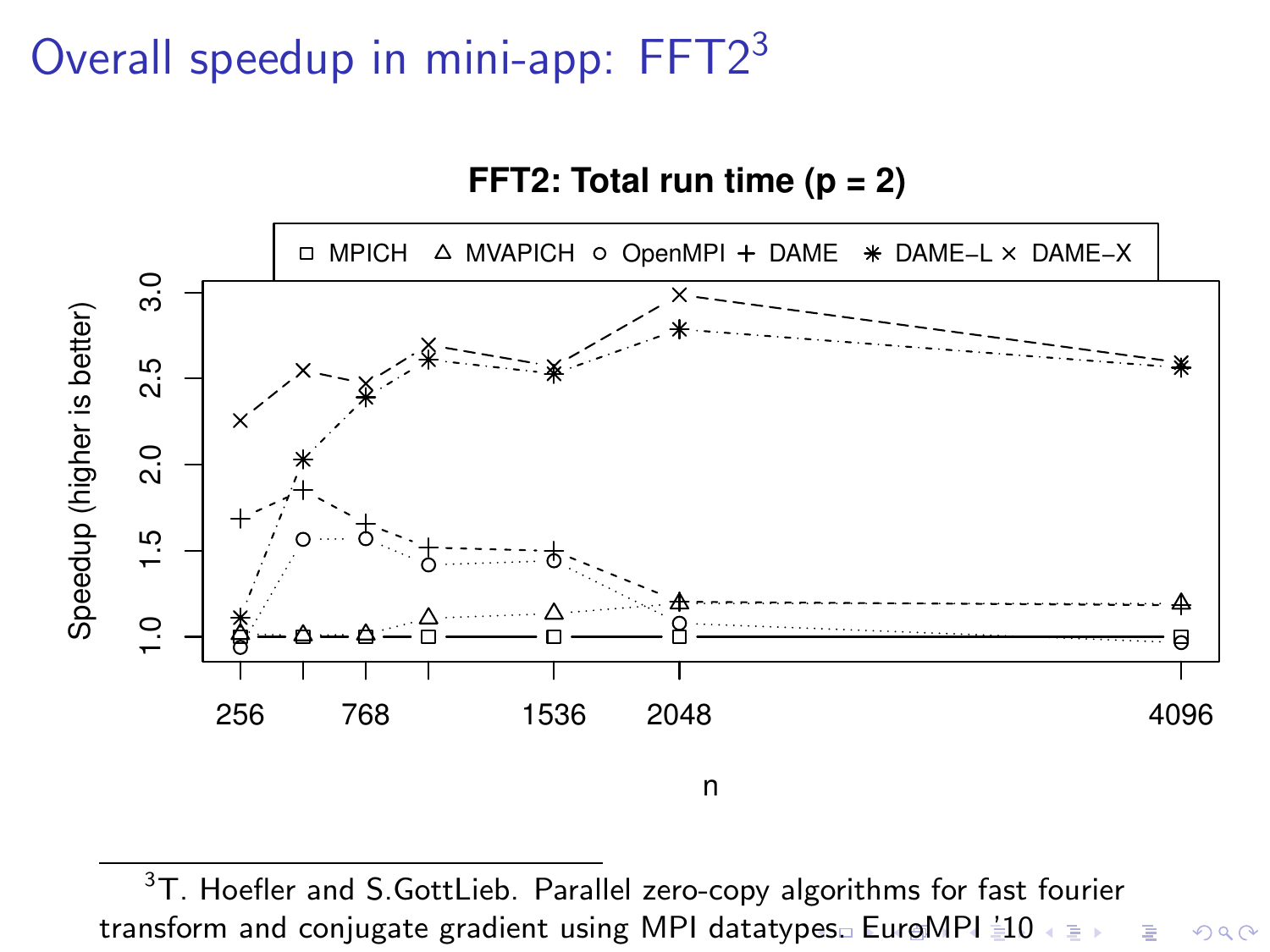# <span id="page-23-0"></span>Effect of compiler optimizations (DAME-L with FFT2)



n

#### **FFT2: Impact of optimizations on total runtime (p=2)**

Figure: Bar graph is execution-time speedup over O0. Line graph is commit-time slowdown (inverse speedup)

 $2990$ 

 $4.013.4.013.4.733.4.733$